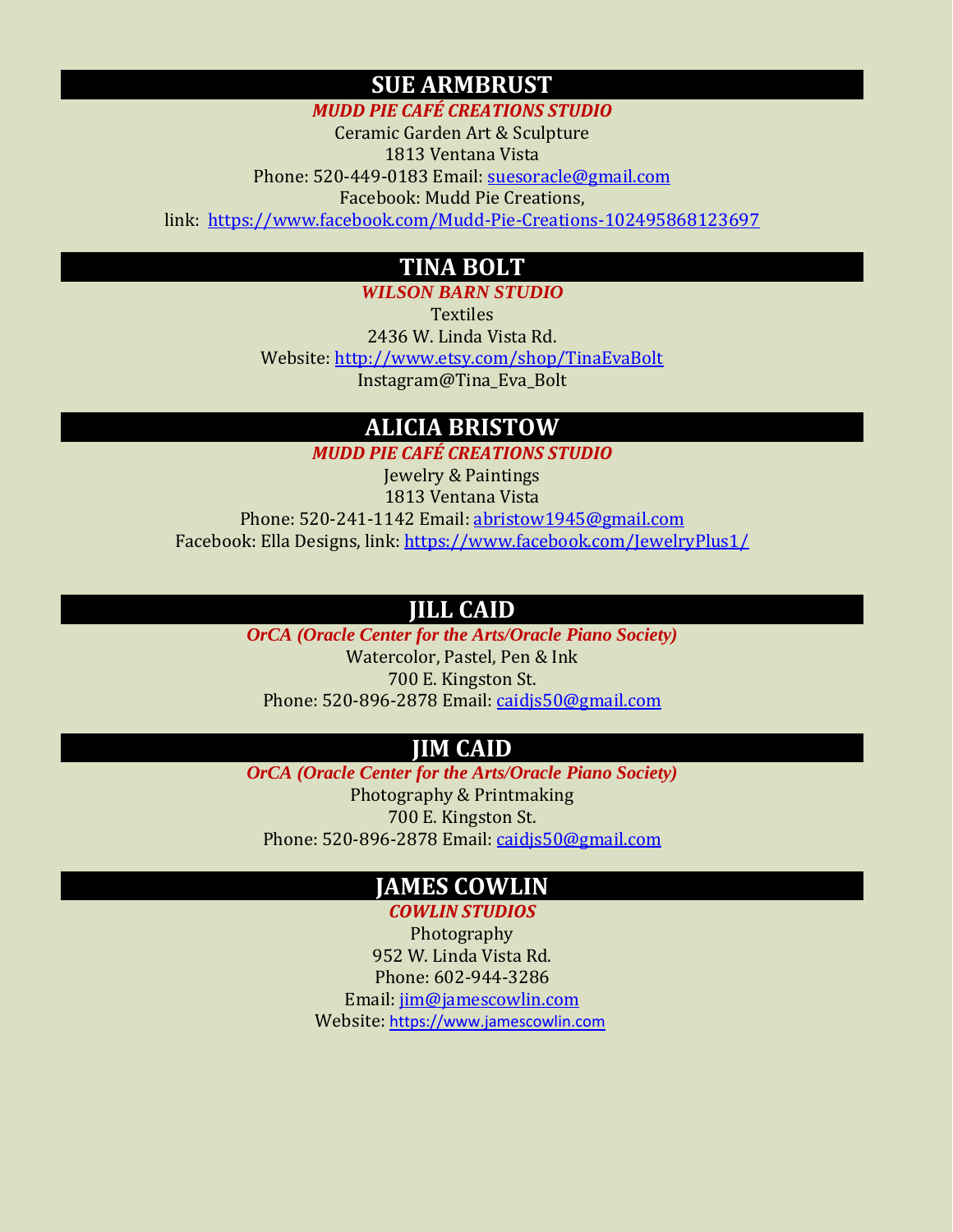#### **BARBARA KEMP COWLIN**

*COWLIN STUDIOS* Acrylic Paintings 952 W. Linda Vista Rd. Phone: 520-896-2824 Email: [barbara@barbaracowlin.com.](mailto:barbara@barbaracowlin.com.) Website:<https://barbarakempcowlin.com/> Facebook: Barbara Kemp Cowlin Instagram@barbarakempcowlin

## **DIANA CREIGHTON**

*CREIGHTON STUDIO AND SCREEN PORCH*

Oil Paintings 824 Coronado Ridge Phone: 602-505-0329Email[:dianacreightonart@gmail.com](mailto:dianacreightonart@gmail.com) Website: <https://www.dianacreightonart.com/> Facebook: Diana Creighton Instagram@DianaCreightonstudio

#### **NED CREIGHTON**

*CREIGHTON STUDIO AND SCREEN PORCH*

Metal Sculpture 824 Coronado Ridge Email: [ndcreighton@yahoo.com](mailto:ndcreighton@yahoo.com)

#### **VALESKA V CROMER**

*THE ORIGINAL PATIO GALLERY*

Artistic Upcycled Furniture 2210 W. Camino Amigo Email: [vvjavalina@yahoo.com](mailto:vvjavalina@yahoo.com)

## **SUZIE DAIGNEAULT**

*TRIANGLE L RANCH*  Jewelry & Mixed Media 2805 N. Triangle L Ranch Rd.

### **ANNA-MARIA DICKINSON**

*TRIANGLE L RANCH* Oil Paintings 2805 N. Triangle L Ranch Rd. Email: ammartin147@gmail.com Website: [http://www.annamaria-dickinson.pixels.com](http://www.annamaria-dickinson.pixels.com/) Facebook:<http://facebook.com/amdartgallery>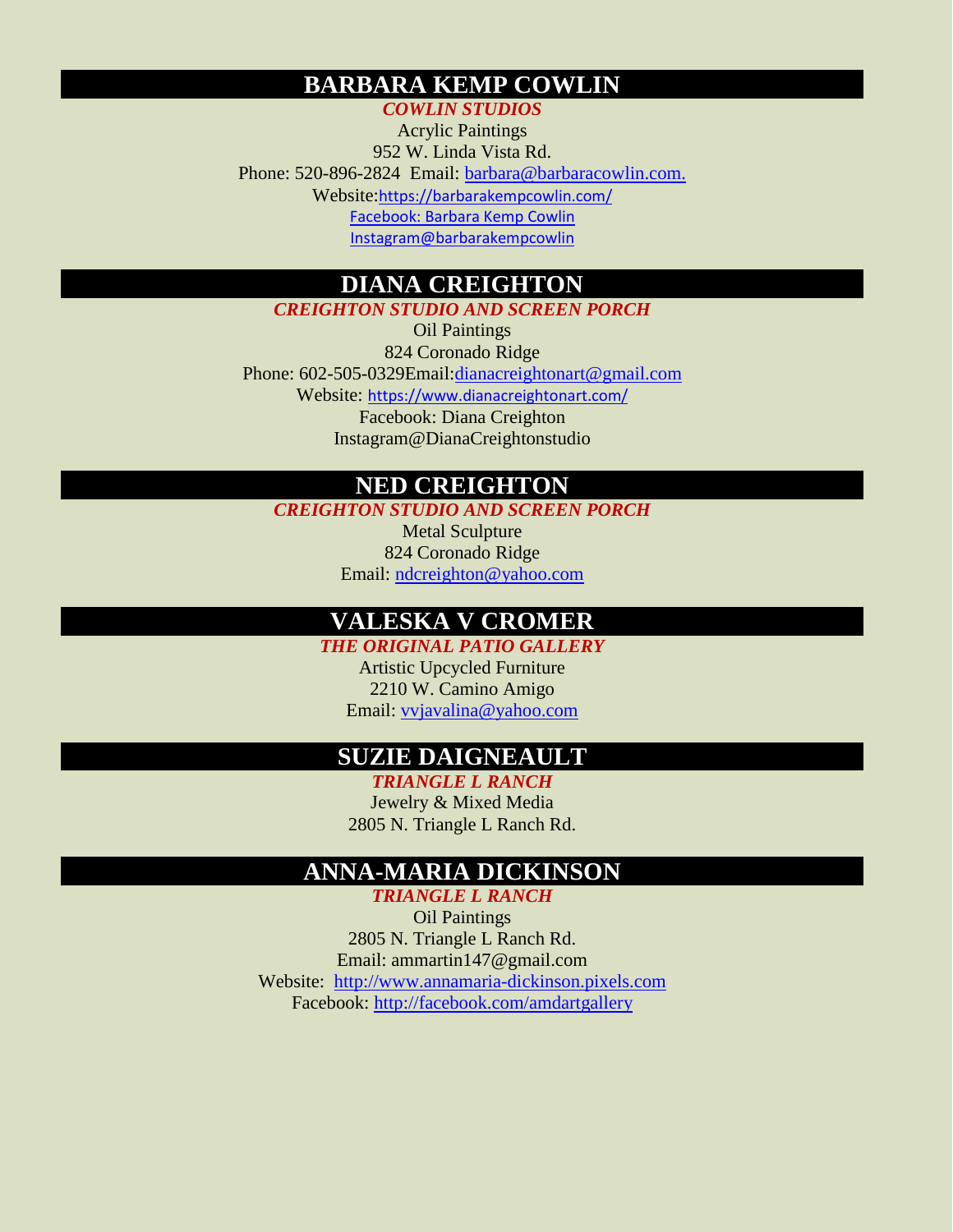#### **MARK GARRIS**

*MARK GARRIS STUDIO* Western Paintings 540 W. Oak Hills Dr. Phone: 520-461-5965

## **DAN HANSEN**

*HANSEN STUDIO*

American Images 1290 W. Oracle Ranch Rd. Phone: 520-612-9344 Email: [zonadan78@gmail.com](mailto:zonadan78@gmail.com)

# **KYLE KEADY HANSEN**

*HANSEN STUDIO* Mixed Media 1290 W. Oracle Ranch Rd. Website: [www.kkhansenart.com](http://www.kkhansenart.com/)

## **PAT HARDIN**

*OrCA (Oracle Center for the Arts/Oracle Piano Society)*

Watercolors & Pastels 700 E. Kingston St. Email: [zolhardinra@msn.com](mailto:zolhardinra@msn.com)

## **SHARON HOLNBACK**

*TRIANGLE L RANCH*  Iron Garden, Glass & Mixed Media 2805 N. Triangle L Ranch Rd. Phone: 520-404-4022 Email: info@triangleLranch.com Website: [www.triangleLranch.com](http://www.trianglelranch.com/)

## **NATE HUEBNER**

*MICHAELMOORESTUDIO*

Metal Sculpture 290 Scat Ridge Lane Email: [etan22.om@gmail.com](mailto:etan22.om@gmail.com) Website: [https://oracle-metal.art](https://oracle-metal.art/)

## **CHRISTOPHER LUCIC**

*WILSON BARN STUDIO* Paintings & Sculpture 2436 W. Linda Vista Rd. Phone: 520-896-9860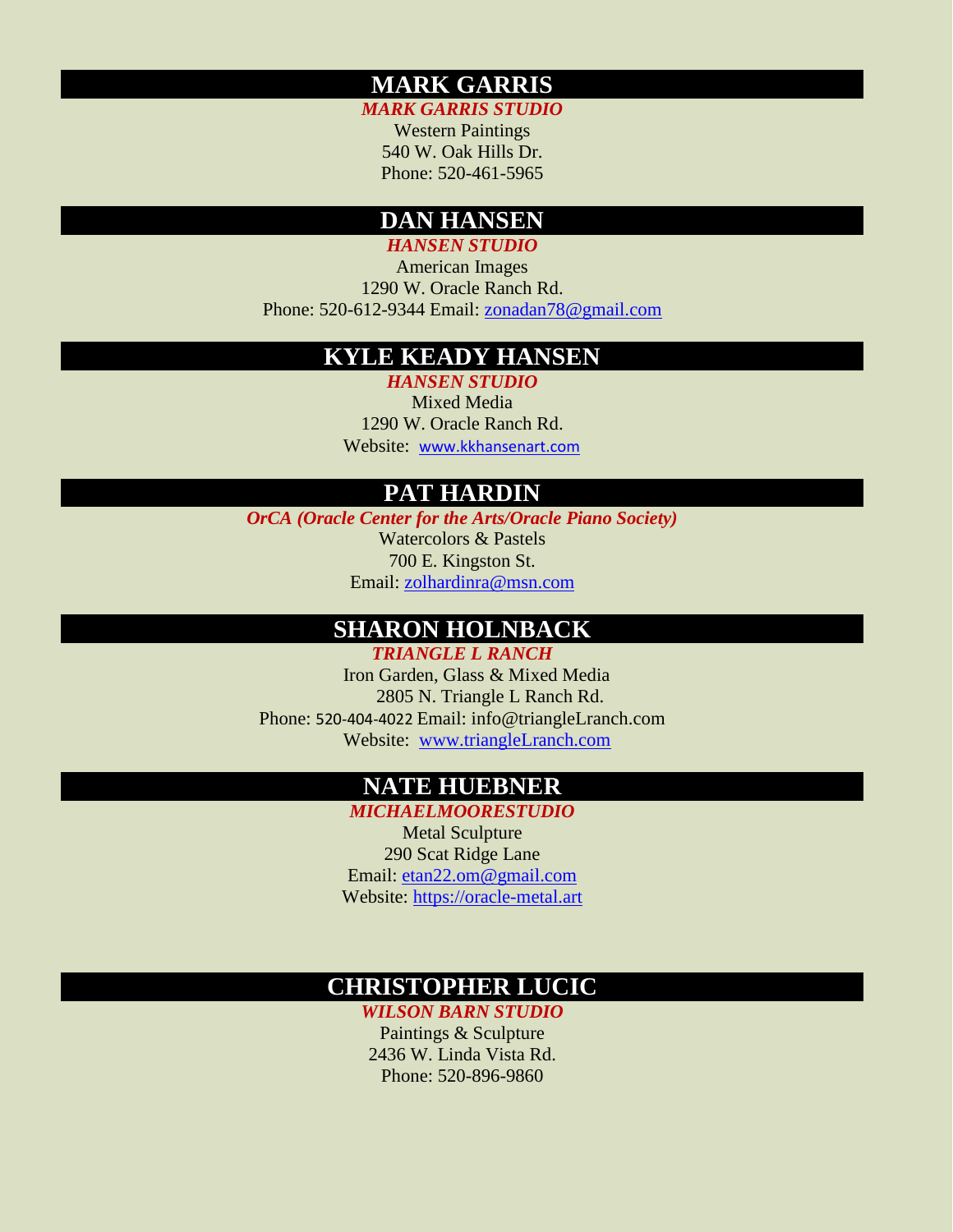## **JOY FOX Mc GREW**

*RANCHO LINDA VISTA* 

Ceramic Wall Reliefs & Clay Sculpture 1955 W. Linda Vista Rd. Phone: 520-896-9689Email: [joyfoxm@gmail.com](mailto:joyfoxm@gmail.com) Facebook: Joy FoxMcgrew Instagram@joy\_fox\_m Website:https://www.joyfoxandbrucemcgrew.com

## **JENINE MAYER**

*OrCA (Oracle Center for the Arts/Oracle Piano Society)* Acrylic Painting & Collage 700 E. Kingston St. Email: [jeninem@me.com](mailto:jeninem@me.com)

#### **KAREN MEDLEY**

Where My Art Is: A Studio Utilitarian & Sculptural Ceramic Email: [rjkamedley@q.com](mailto:rjkamedley@q.com) Facebook link[:https://www.facebook.com/wheremyartisastudio/](https://www.facebook.com/wheremyartisastudio/?modal=admin_todo_tour) Instagram: Karen.Ann.Medley

## **SHEILA MILES**

*SHEILA MILES FINE ART STUDIO*

Paintings & Prints 347 N. Cedar Hill Dr. Phone: 505-603-3781 Email: [sheilamiles4@hotmail.com](mailto:sheilamiles4@hotmail.com) Facebook:<https://www.facebook.com/sheilamiles.7> Instagram:<https://instagram.com/sheilamiles4>

## **MICHAEL MOORE**

*MICHAEL MOORE STUDIO* Charcoal Drawing, Prints, and Stonework 290 Scat Ridge Lane Phone: 520-975-0885 Email: [michael.voxclamantis@gmail.com](mailto:michael.voxclamantis@gmail.com)

Website: [https://mikemooreart.com](https://mikemooreart.com/)

#### **GLENNDA NEFF**

*Oracle Historical Society* Handmade Pottery 825 E. Mt. Lemmon Hwy. Phone: 520-271-7190 Email: [glenndalee@hotmail.com](mailto:glenndalee@hotmail.com) Facebook: Laughing Witch Pottery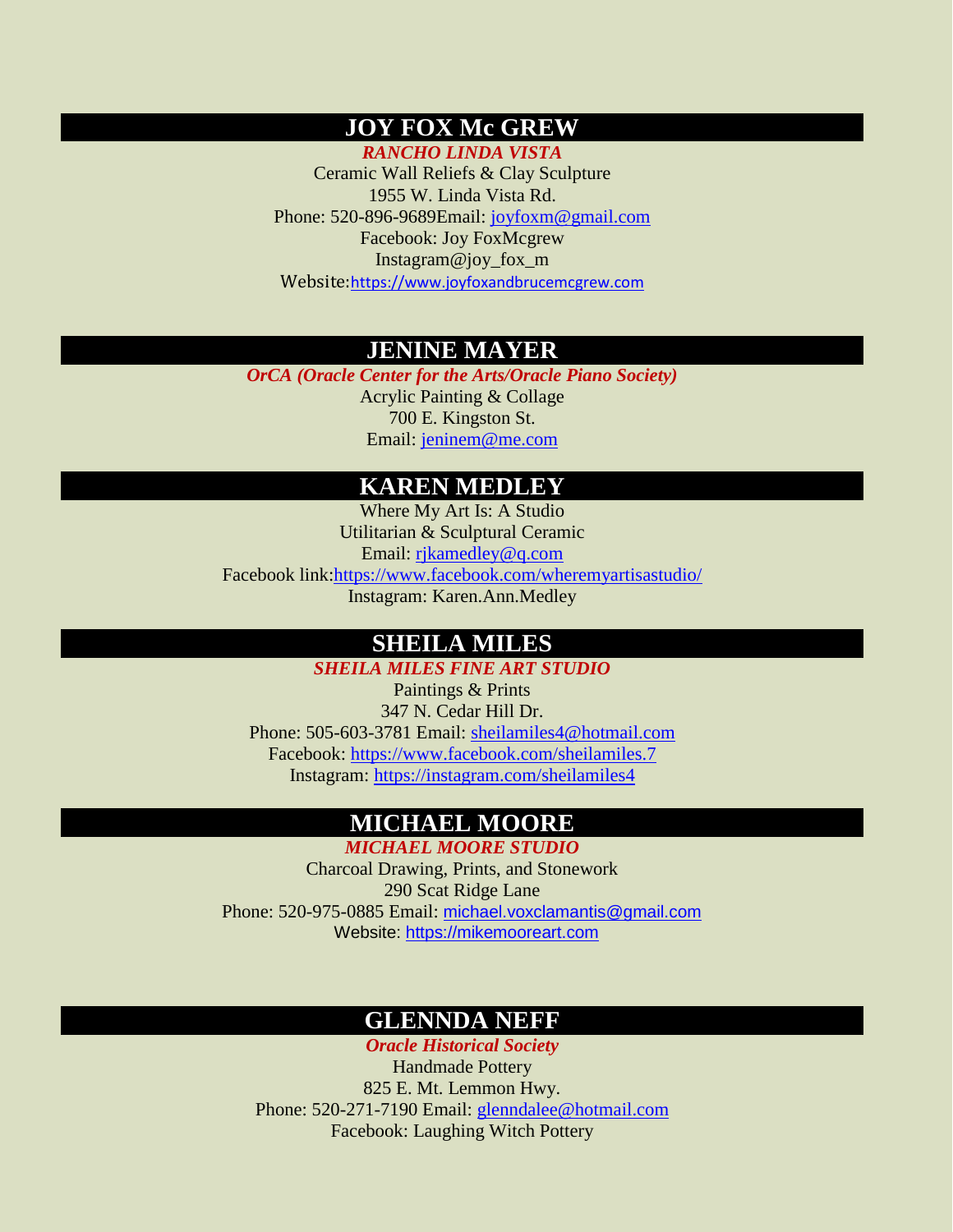### **RACHEL OPINSKY**

*OrCA (Oracle Center for the Arts/Oracle Piano Society)*

Watercolors, Pastels, & Photography 700 E. Kingston St. Phone: 623-523-9989 Email: [ropinsky8@gmail.com](mailto:ropinsky8@gmail.com)

#### **THERESA POALUCCI**

*THE ORIGINAL PATIO GALLERY*

Acrylic Paintings & Patio Jewels 2210 W. Camino Amigo Email: [theresa.mydirectorynw@gmail.com](mailto:theresa.mydirectorynw@gmail.com) Website: www.artisttheresapoalucci.com

#### **LAUREL ROTH**

*CREIGHTON STUDIO AND SCREEN PORCH*

Kumihimo Jewelry & Mixed Media 824 Coronado Ridge Phone: 605-291-2283

#### **ANDREW RUSH**

*RANCHO LINDA VISTA*  Mono Printing 1955 W. Linda Vista Rd. Website: [www.andrewrushart.com](http://www.andrewrushart.com/)

#### **LEWIS SCHNELLMANN**

*TRIANGLE L RANCH*  Ceramic Sculpture 2805 N. Triangle L Ranch Rd.

Website[: www.lewisschnellmann](http://www.lewisschnellmann/)

## **MARGY SMITH**

*Oracle Historical Society* Painting & Multimedia 825 E. Mt. Lemmon Hwy. Phone: 520-850-6896 Email: [margysmithdesigns@gmail.com](mailto:margysmithdesigns@gmail.com) Facebook: MargySmith

## **DOUG STILTNER**

*Oracle Historical Society* Wood Turning 825 E. Mt. Lemmon Hwy. Phone: 928-242-2753 Email: [dstiltner@yahoo.com](mailto:laurastiltner@gmail.com)